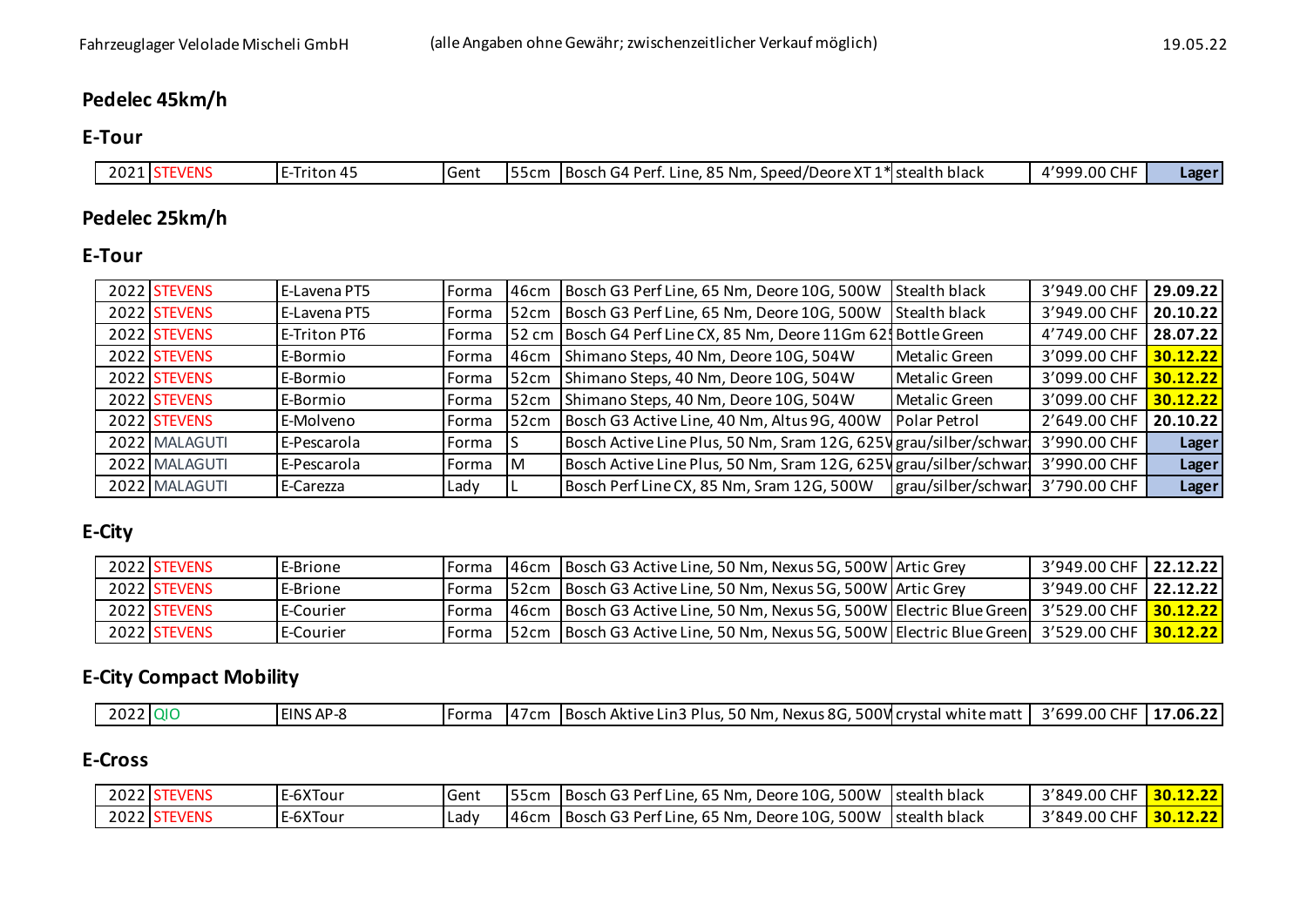| $\sim$ $\sim$ $\sim$<br>-6XTour<br>ากา<br>TBosch G.<br>50cm ل<br>Lady<br>ZUZZ | 500W<br>3'849<br>$C = C$<br>$\approx 10$ G.<br>30<br>.65 Nm.<br>Istealth black<br>.9.00°<br>Deore<br>. Dar†<br>: Line. 65<br>- 100 | $\sim$ $\sim$ |
|-------------------------------------------------------------------------------|------------------------------------------------------------------------------------------------------------------------------------|---------------|
|-------------------------------------------------------------------------------|------------------------------------------------------------------------------------------------------------------------------------|---------------|

## **E-MTB Fully**

| 2021 STEVENS |  |  |  | E-Inception AM 6.6 | 29" | 18" | , Deo 12G, 625W<br><b>IBosch G4 CX 85Nm.</b><br>Purion. | Istealth black | 1'799.00 CHF | Lager |
|--------------|--|--|--|--------------------|-----|-----|---------------------------------------------------------|----------------|--------------|-------|
|--------------|--|--|--|--------------------|-----|-----|---------------------------------------------------------|----------------|--------------|-------|

### **ROAD**

| 202. | 'EIV. | l Pro Disc<br>Hzoard | unise | 56cm | Shimano Ultegra 2*11 | Istealth black | .9.00 CHF<br><b>1700</b> . | Lager |
|------|-------|----------------------|-------|------|----------------------|----------------|----------------------------|-------|
|------|-------|----------------------|-------|------|----------------------|----------------|----------------------------|-------|

## **Gravel**

| CDV<br>$\sim$<br>. – າ * 4<br>010<br>ີ<br>----<br>. .<br>$\sim$<br>.00<br>.<br>$\sum_{i=1}^{n}$<br>$.$ Drc<br>lunisex<br>.54cm<br>.<br>k Navv<br>Shimano<br>supr<br>eme<br>`GRA 810 Z<br>$\sim$<br>55 F<br>υd<br>.<br>$-u$<br>་◡ィ<br>11.LL<br>.<br>.<br>.<br>. |
|----------------------------------------------------------------------------------------------------------------------------------------------------------------------------------------------------------------------------------------------------------------|
|----------------------------------------------------------------------------------------------------------------------------------------------------------------------------------------------------------------------------------------------------------------|

## **MTB Hardtail (XC Alloy)**

| 2022 STEVENS | Applebee | 29"   | 20"  | Shimano Deore 2*10       | <b>Blue Turquoise</b> | 1'389.00 CHF          | <b>Lager</b> |
|--------------|----------|-------|------|--------------------------|-----------------------|-----------------------|--------------|
| 2022 STEVENS | Applebee | 29"   | 120" | Shimano Deore 2*10       | <b>Blue Turquoise</b> | 1'389.00 CHF          | Lager        |
| 2022 STEVENS | Taniwha  | 29"   | 18"  | Shimano Deore/Alivio 2*9 | Stealth black         | 999.00 CHF            | 13.10.22     |
| 2022 STEVENS | Taniwha  | 29"   | 18"  | Shimano Deore/Alivio 2*9 | Stealth black         | 999.00 CHF 30.12.22   |              |
| 2022 STEVENS | Tonga    | 29"   | 20"  | Shimano Alivio/Altus 2*9 | Pink Orange           | 889.00 CHF 14.07.22   |              |
| 2022 STEVENS | Tonga    | 27.5" | 16"  | Shimano Alivio/Altus 2*9 | <b>Stealth black</b>  | 889.00 CHF   21.07.22 |              |

#### **Junior**

| 2022 S | $\sim$<br>EVENS | <b>Beat SL Disc</b> | 20"                     | $-11$<br>--- | Shimano Altus 1*8                     | <b>Galaxy Blue</b> | 689.00 CHF       | Lager    |
|--------|-----------------|---------------------|-------------------------|--------------|---------------------------------------|--------------------|------------------|----------|
| 2022 S | TEVENS          | <b>Furious</b>      | $\sim$ $-$<br>- 11<br>ر | 16"          | Shimano Altus 2 <sup>*</sup><br>$7*0$ | <b>Blue Green</b>  | 799<br>99.00 CHF | 22.12.22 |

### **Kids**

|      | 2021 MTB CYCL<br>LETECI | l Moskito   | Kids | 20"        | Sram $X31*8$     | I fire matt | 499.00 CHF | Lager |
|------|-------------------------|-------------|------|------------|------------------|-------------|------------|-------|
| 2021 | <b>ATR CVCI</b>         | l Speedster | Kids | 24"        | Sram $X51*9$     | Pure glanz  | 599.00 CHF | Lager |
|      | 2021 SIECH              | Kids Bike   | Kids | <b>XXS</b> | Laufrad          | weiss       | 179.00 CHF | Lager |
|      | 2021 SIECH              | Kids Bike   | Kids | <b>XS</b>  | l ohne Schaltung | navy blue   | 409.00 CHF | Lager |